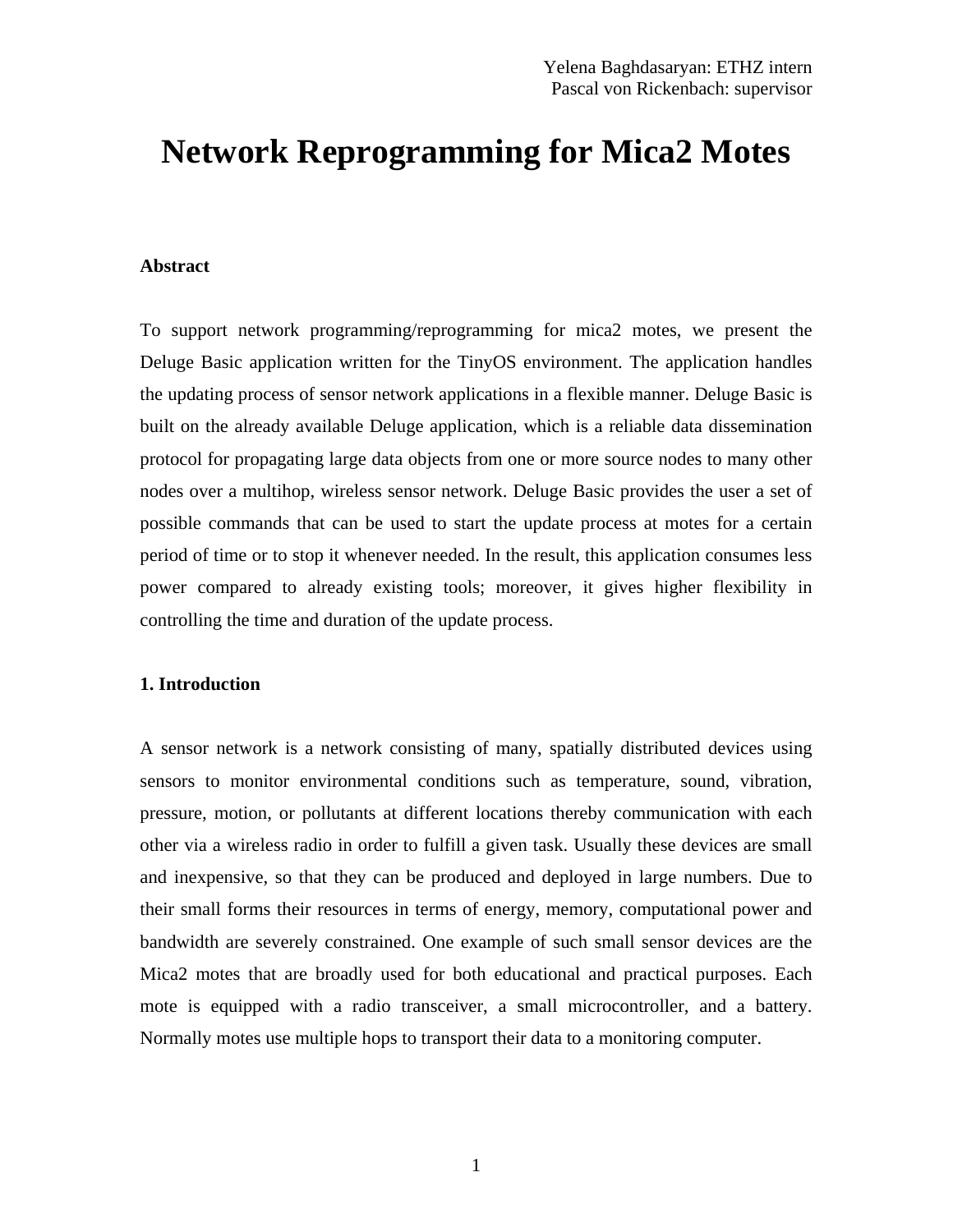Sensor networks involve three areas: sensing, communications, and computation (hardware, software, algorithms). The mote operating system, TinyOS, provides a set of primitives designed to facilitate the deployment of motes in ad-hoc networks. In such networks, devices can identify each other and route data without prior knowledge of or assumptions about the network topology, allowing the network topology to change as devices move, run out of power, or experience shifting waves of interference. Because of the relative ease of deployment of mote-based sensor networks, they are widely considered for a range of monitoring and data collection tasks.

As mentioned above, TinyOS is an open source component-based operating system and platform targeting wireless sensor networks. It is designed to be able to incorporate rapid innovation as well as to operate within the severe memory constraints inherent in sensor networks. TinyOS is largely written in C and NesC, the latter being a component-based programming language – another extension to the C language. Applications for the TinyOS platform are written mostly in NesC. Thus, in the work presented in this paper, NesC was the working language used together with Java.

In all the areas where mote-based sensor networks are used, the technology to communicate with other sensors through multihop routing protocols are very essential. The tradeoff is to have reliable, flexible, power-efficient and fast communication between sensor nodes. Unlike the traditional method of programming a node over a dedicated link, the embedded nature of these systems requires the propagation of new code over the wireless channel. As wireless sensor network (WSN) research matures, growing testbeds sized at tens of thousands of nodes are now on the horizon, making code propagation over the network a necessity in the development and testing cycle. These factors suggest that network programming (the programming of nodes by disseminating code over the network) is required for the success of WSNs. Specifically, we consider the propagation of complete binary images. While virtual machines can provide low-cost retasking with the use of virtual programs, it is still necessary to have the option of reprogramming nodes with a new binary image since the virtual machine itself may need changes.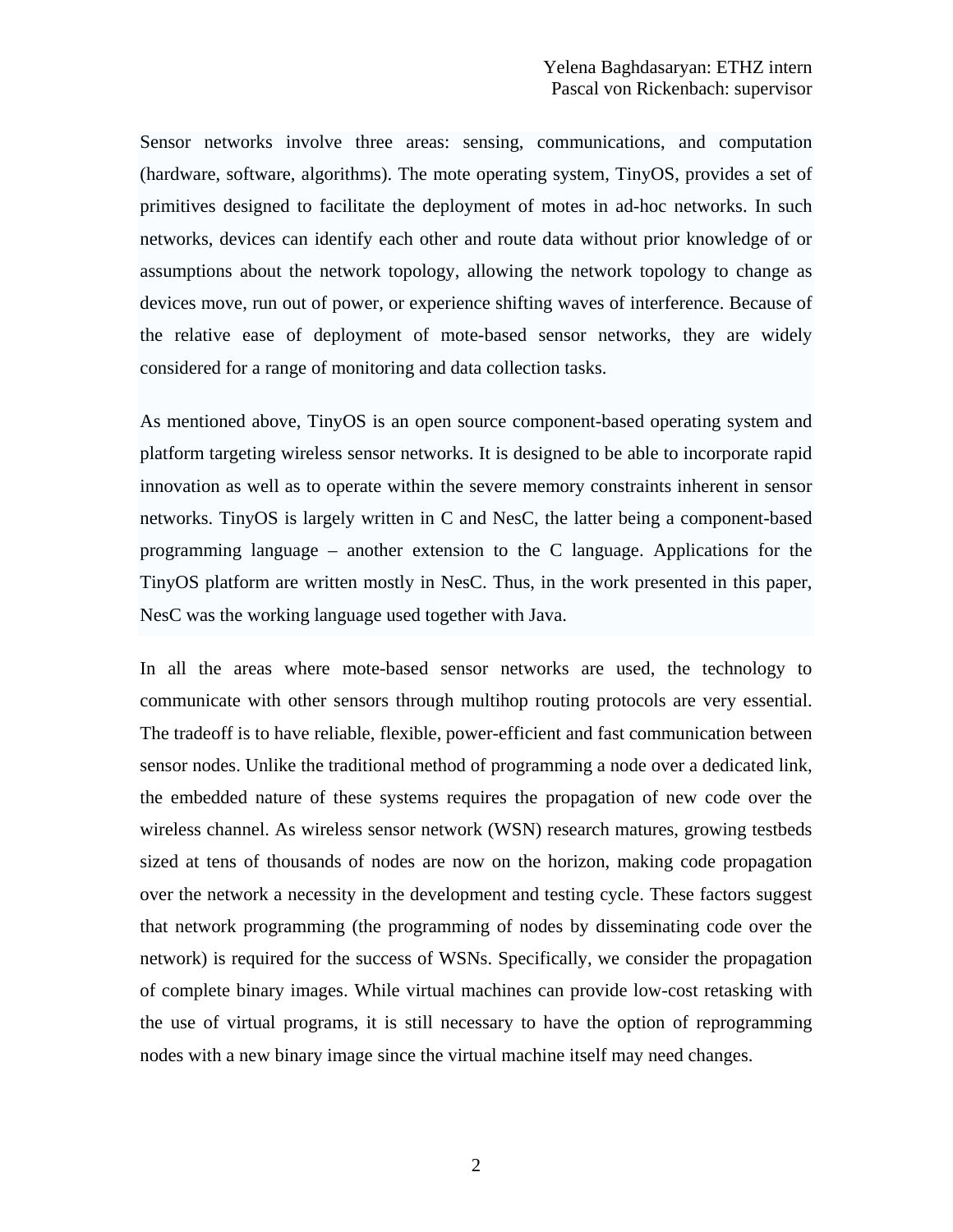As a solution for the problem stated in the previous paragraph, there exists an application (written for TinyOS platform) called Deluge, which reliably disseminates data to all nodes over a multihop network. Deluge represents data objects as a set of fixed-size pages that provides a manageable unit of transfer allowing spatial multiplexing and supporting efficient incremental upgrades. It can disseminate data with 100% reliability at nearly 90 bytes/second, one-ninth of the maximum transmission rate of the radio supported under TinyOS. Each node running Deluge occasionally advertises the most recent version of the data objects it has available to whatever nodes that can hear its local broadcast. If **s** node receives an advertisement from an older node, **r**, **s** responds with its object profile. From the object profile, **r** determines which portions of the data need updating and requests them from any neighbor that advertises the availability of the needed data, including **s**. Nodes that receive data request then broadcast any requested data. Newly uploaded node then advertises the received data in order to propagate it further to the next hop.

During the communication between motes Deluge produces a huge amount of message transmissions, which is very energy inefficient and reduces network lifetime. To cope with this problem and to provide more flexibility in controlling the programming/reprogramming process we introduce the Deluge Basic application. With this application one can start the original Deluge whenever an update is needed. It can be run for a certain period of time specified by the user. After started, the user can implement any command that was available in Deluge (for changing images, writing new images, etc.). The application can be terminated by user anytime with a single command. As a result, Deluge Basic offers a flexible interface to control Deluge and guarantees more effective power consumption compared to Deluge.

This report goes on with presenting the idea of sensor network reprogramming. Then it describes the NesC specific configuration organized in current work. Afterwards we describe the logic and components of Deluge Basic network reprogramming application and its basic stages. Finally, we give some instructions and explanations on the actual implementations of Deluge Basic at any targeted environment (application).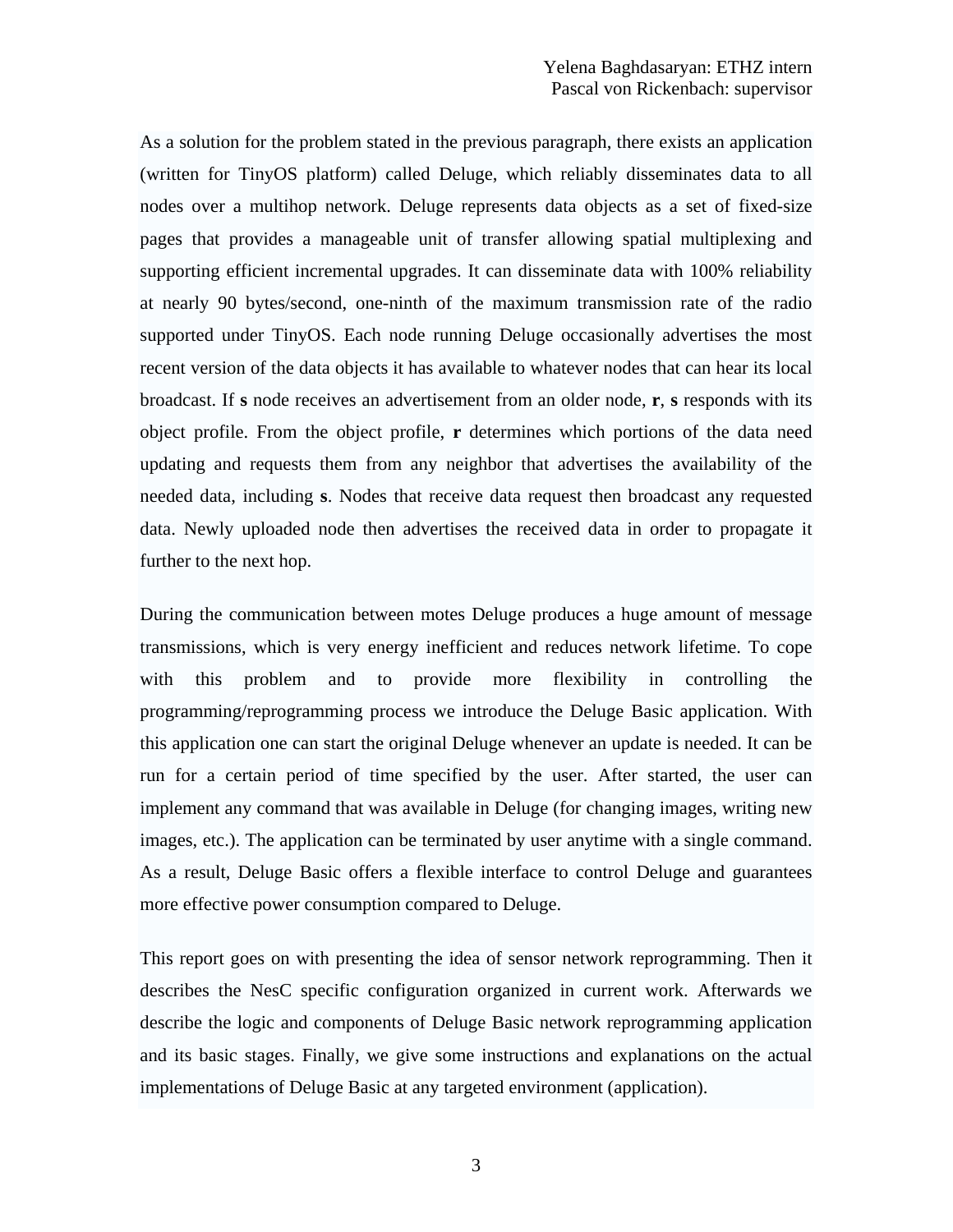# **2. Network reprogramming**

The term network reprogramming is used to denote procedure of updating the program code of a network node by using wireless communication rather than a direct connection to the host PC (e.g. loading the program via a serial port). Network reprogramming works mainly in two stages. First, the program code is being transmitted using multiple packets and then stored outside the program memory in persistent storage. Second, the downloaded code is transferred to the program memory and the mote reboots with the new code.



# **2.1 NesC model**

As TinyOS is an event-driven operating system, the reimplementation of it in nesC is logically coherent with its structure. In nesC programs are built out of components, which are assembled ("wired") to form whole programs. A component provides and uses interfaces (which are the only point of access to the component). An interface generally models some service (e.g., sending a message) and is specified by an interface type. Interfaces in nesC are bidirectional: they contain commands and events. A command is a function that is implemented by the providers of an interface, and an event is a function that is implemented by its users. There are two types of components in nesC: modules and configurations. Modules provide application code, implementing one or more interfaces. Configurations are used to wire other components together, connecting interfaces used by components to interfaces provided by others. The top-level configuration for Deluge Basic application is presented in the following picture: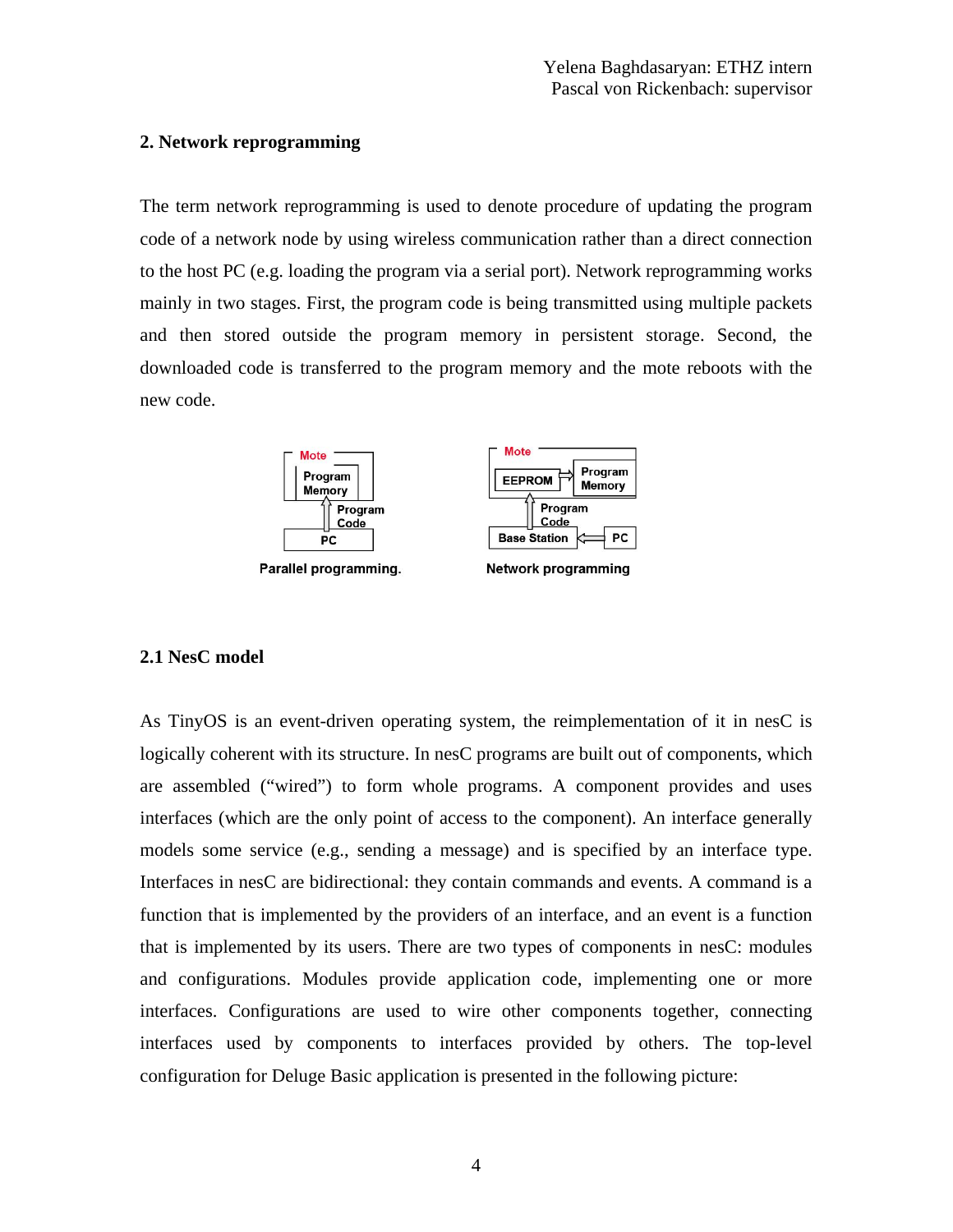

It shows the components used (boxes) and how they are wired to the main logic module DelugeBasicM. The interfaces that are presented by arrows show how the components are interrelated to each other. The DelugeC component is the original Deluge application module, which is controlled using the TimerC and the Main components basically. For example, the Main component uses the interface StdControl provided by DelugeBasicM, to control the whole application.

With the Deluge Basic application we present the implementation of all the interfaces provided by DelugeBasicM, correct wiring of all the components, and the java part corresponding to PC interface.

## **2.2 The Components**

Our application consists of the Deluge Basic application on the motes and a java program on host PC. On a mote, the DelugeBasicM module handles the messages received from other motes and takes the appropriate actions according to the message type. All the necessary modules that need to cooperate with this application are wired in DelugeBasic configuration file as shown in the previous section.

On the PC side, the DelugeBasic java program sends program code and commands via radio in order to control network reprogramming. Between a mote and the PC, messages of reserved message ID (13) are transferred. The format of message is as follows: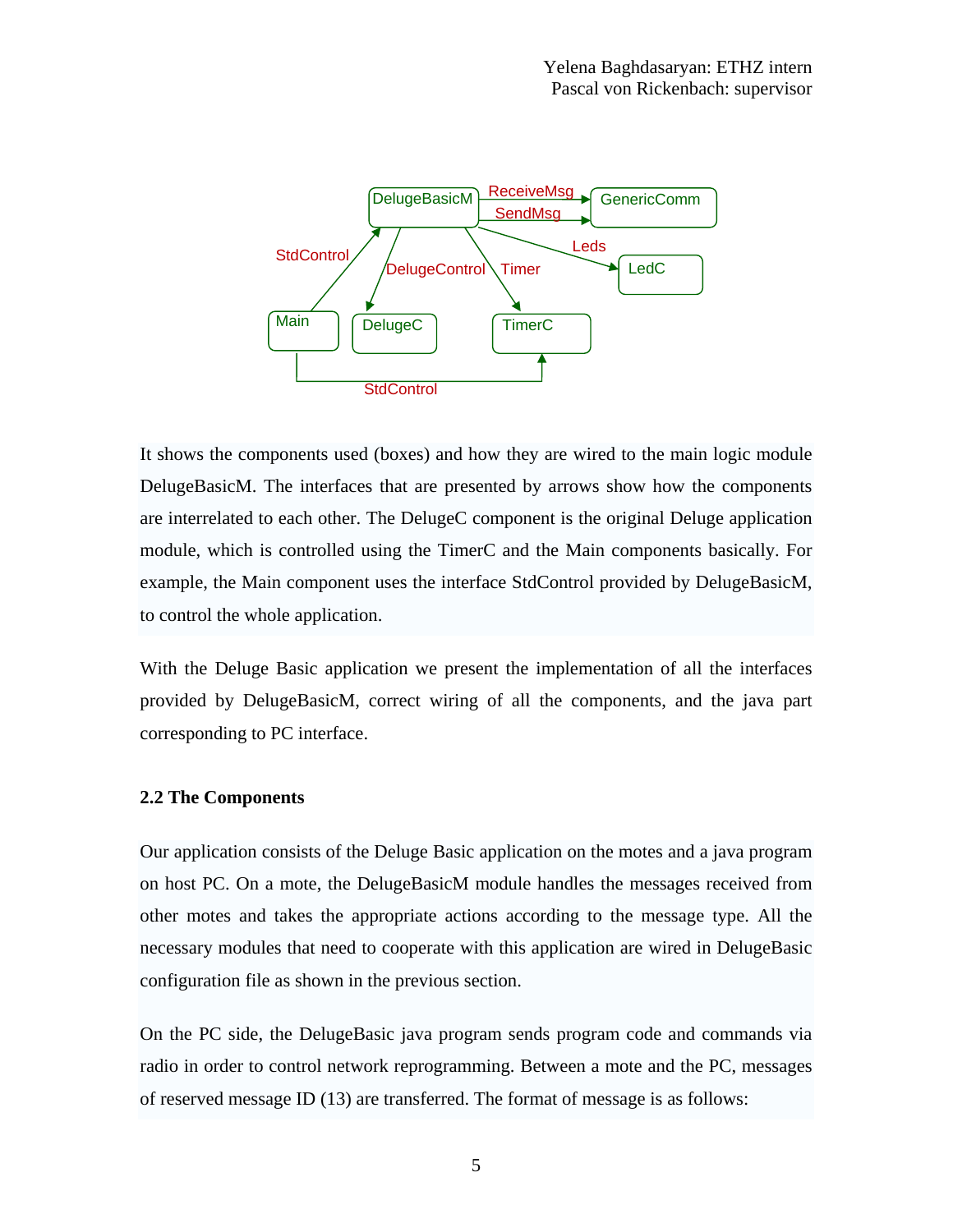



– sourceAddr: the message source address (PC address)

– status: the current command status (to start:1 or stop:0 the Deluge)

– time: the specified time span to run Deluge

– counter: keeps the level of a propagated message in the network tree (in order to

prevent multiple handling of the same message at a mote and for future possible feedback implementation from motes).

Using a usual call in TinyOS for Deluge Basic java program (for example to run Deluge for 10 minutes: % java net.tinyos.tools.DelugeBasic --start --nummin=10) the possible command line parameters for the java program are:

| $-$ start $-$ nummin= $\langle$ num $\rangle$ | $\frac{1}{1}$ /start running Deluge for $\frac{1}{1}$ minutes |
|-----------------------------------------------|---------------------------------------------------------------|
| --stop                                        | /stop running Deluge anytime when needed                      |
| --help                                        | /print the available commands                                 |

According to the arguments received from a user the DelugeBasic java program calls either Starter.java for starting or Stopper.java for stopping Deluge on the network nodes. In the Starter and Stopper java programs a message of type DelBasicMsg is created and pushed over the network, setting the fields of message corresponding to the received commands. A message is then sent to the motes, where DelugeBasicM is taking care of them and correspondingly starting or stopping DelugeC through the DelugeControl interface. Then the message is forwarded further to the next hop in order to inform not yet notified motes.